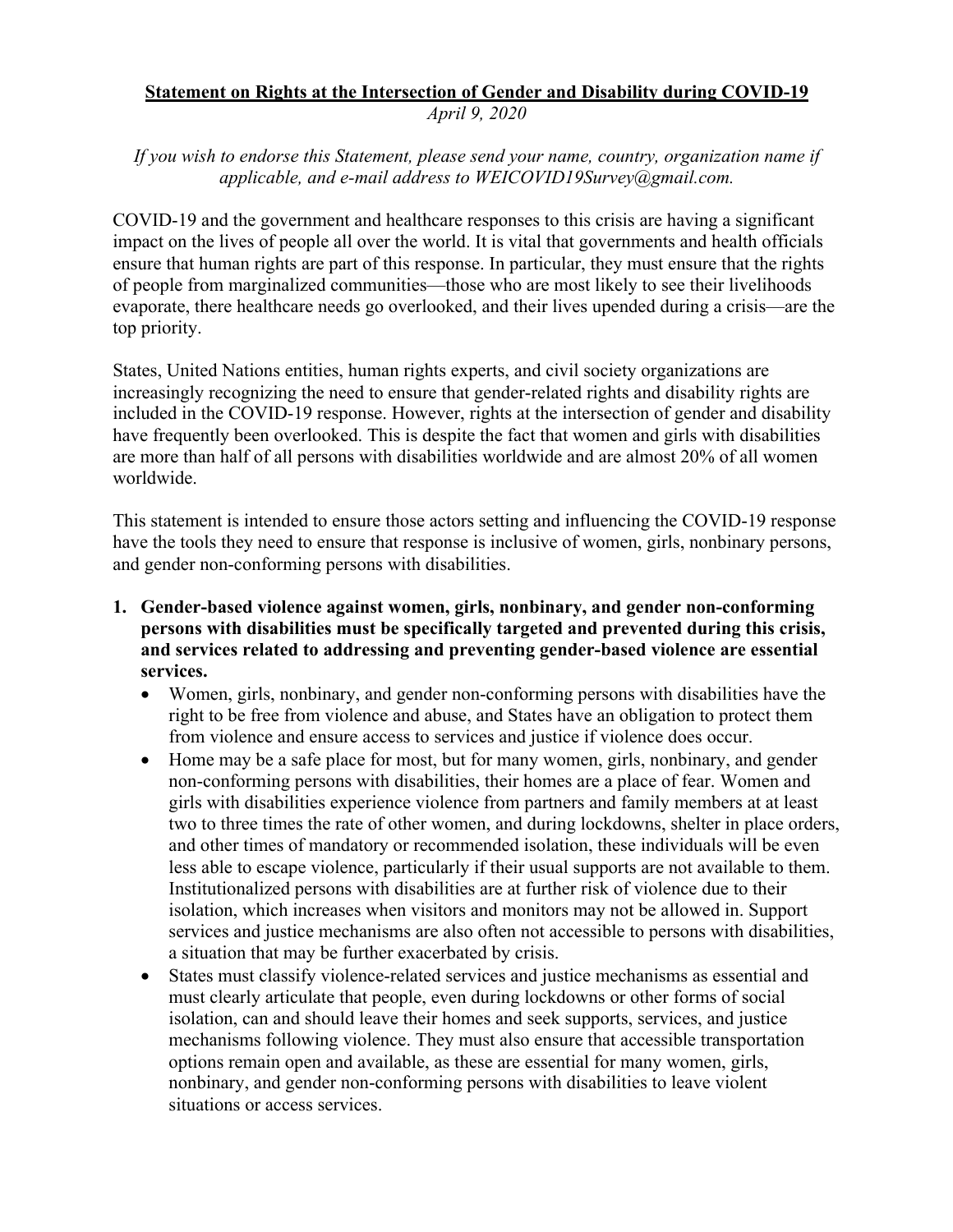- **2. States must ensure the basic needs of all during this crisis and maintain access to income and education.**
	- All persons have the right to an adequate standard of living, which includes the right to have their basic needs met, including those related to water, hygiene, food, and shelter. Women and persons with disabilities also have a right to social protection without discrimination, and States must in particular ensure that women and girls with disabilities have access to social protection measures to ensure an adequate standard of living. Furthermore, women and persons with disabilities further have a right to education on an equal basis with others and without discrimination, and the obligation to ensure accessible and inclusive education persists during crises.
	- Women, girls, nonbinary, and gender non-conforming persons with disabilities already disproportionately live on the brink of extreme poverty, due to significant barriers to accessing education based on gender and disability discrimination, as well as lower rates of formal employment, reliance on informal sectors of work, and lower rates of pay than men with disabilities or other women. They also have higher costs of living than other women, due to disability-related needs.
		- o During this crisis, they will be further deprioritized in accessing education, as families and educators may not recognize the value in educating these individuals, and may face even more significant accessibility barriers with attempts at virtual or distance education.
		- o Women, nonbinary, and gender non-conforming persons with disabilities are also likely disproportionately affected by job losses, including in the informal sector, meaning that any source of income they had to meet their basic needs may have evaporated, while they also are likely to have fewer savings due to historically lower pay and higher costs of living.
	- States must urgently provide social protection—including income supplementation, rent subsidies and eviction moratoriums, food subsidies, and free clean water and hygiene measures, including menstrual hygiene—to fill the gap in income for all persons so that they can meet their basic needs. States must make particular efforts to reach women, girls, nonbinary, and gender non-conforming persons with disabilities with these measures, including through campaigns that provide information in a variety of accessible formats, and must ensure that social protection goes directly to these individuals rather than to families or partners. States must further enforce the prohibition on discrimination in employment based on gender or disability, so that these individuals can access any remaining formal employment opportunities, and they must also provide particular supports to women, girls, nonbinary, and gender non-conforming persons with disabilities to continue their educations.
- **3. There can be no rationing of healthcare, including life-saving healthcare, that excludes or deprioritizes people based on disability, gender, or age, and all people must have access to COVID-19 testing and treatment without discrimination.**
	- Everyone has the right to the highest attainable standard of health. Human rights law requires that States ensure the right to health for women and for persons with disabilities on an equal basis with others and without discrimination.
	- Rationing of healthcare including life-saving healthcare and the reallocation of medications and health care equipment to exclude people based on disability, gender, or age perpetuates the idea that people who fall into these categories—including women,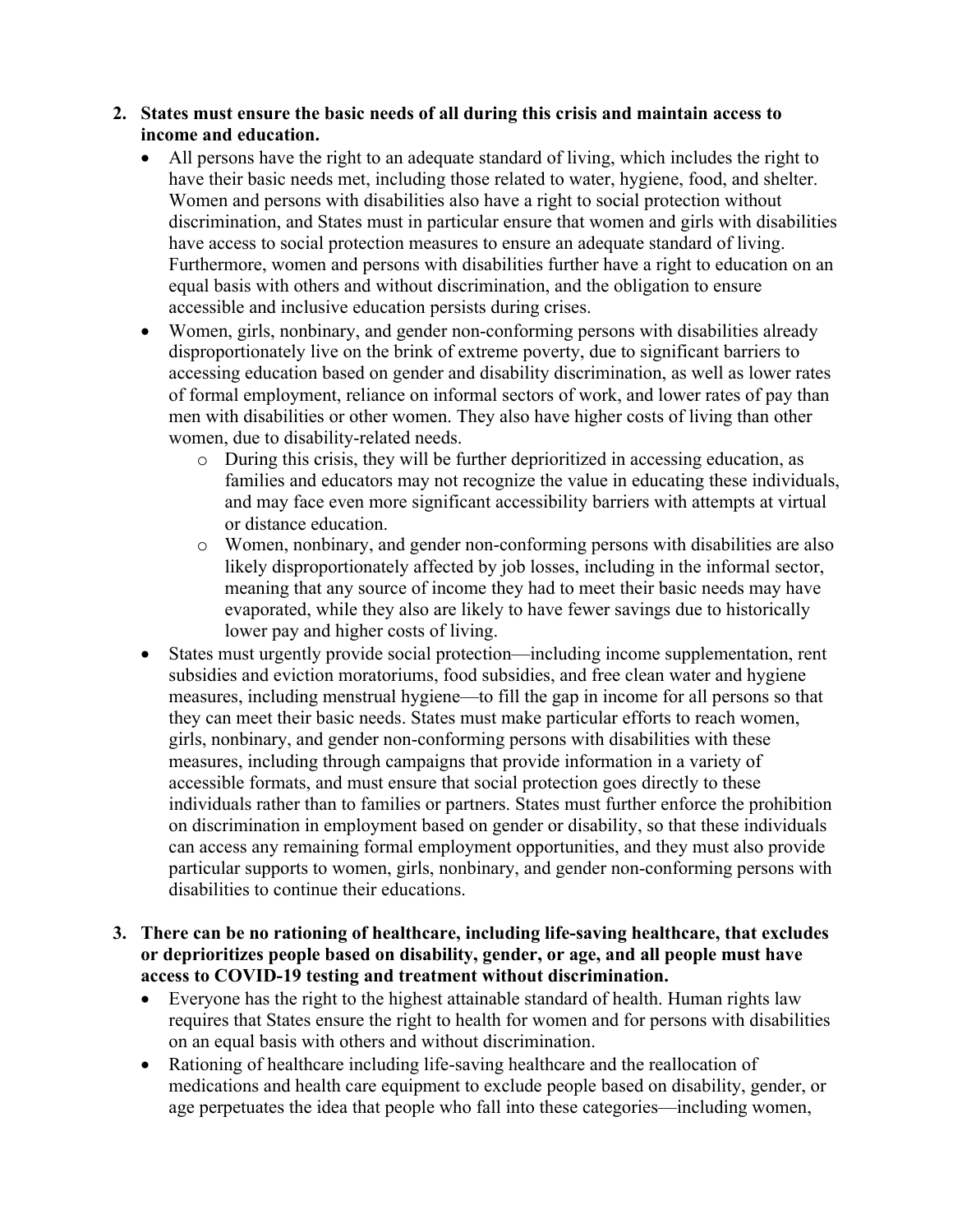girls, nonbinary, and gender non-conforming persons with disabilities—live lives of less value. This is false, discriminatory, and a violation of their human rights and dignity.

• Governments are responsible for fulfilling the right to health for all, including by ensuring accessible, acceptable, and quality health information, goods, and services. This requires that States mandate that biases and stereotypes at the intersection of gender, age, and disability cannot influence healthcare decisions and that States ensure that healthcare facilities and providers are made aware of these obligations. States must also ensure that COVID-19 treatment is available to all without discrimination while also ensuring that medications or equipment needed by persons with disabilities to meet their health needs are not reallocated towards the treatment of COVID-19 for others.

## **4. Sexual and reproductive health services are essential services and must be provided free from discrimination.**

- Human rights law provides that women, girls, nonbinary, and gender non-conforming persons with disabilities should have access to the health information, goods, and services that they primarily need due to their gender and/or disability. This includes abortion, contraception, maternal health services, and reproductive cancer screenings, all of which are essential to ensuring that women with disabilities can protect their health and safety and can exercise bodily autonomy. The human rights obligation to ensure access to these services does not wane during times of crisis.
- The need for sexual and reproductive health goods and services—including contraception, abortion, and maternal health services—does not decrease during times of crisis and may indeed grow due to an increase in sexual violence. However, sexual and reproductive health services can be particularly difficult for women with disabilities to access even during the best of times, due to the inaccessibility of these services, stigma surrounding disability and sexuality, or other stereotypes held by providers and others about persons with disabilities.
	- o Labor, delivery, and the postpartum period are vulnerable times for all women. Policies that prevent support persons or partners from accompanying pregnant persons during this period are cruel and inhumane. They also disproportionately impact women with disabilities, who may require the support of an additional person to effectively have their voices heard and needs raised.
- Governments must ensure that sexual and reproductive health services are available, accessible, and of high quality for all who need them, and they must in particular ensure that women with disabilities can continue to receive the support they need to access these services. Policies on accessing health care, including sexual and reproductive health care, must allow persons with disabilities to bring support persons with them to help ensure that they can exercise their self-determination related to healthcare.

## **5. Support services for persons with disabilities are essential services and must be maintained during this crisis.**

- Many persons with disabilities require support for basic tasks of independent living, including preparing and consuming food, personal hygiene, and leaving their homes. Other persons with disabilities may require support to navigate inaccessible environments or to communicate with others, including healthcare providers.
	- o For women, girls, nonbinary, and gender non-conforming persons with disabilities, these support services may be the difference between being able to access needed health services, including sexual and reproductive health services